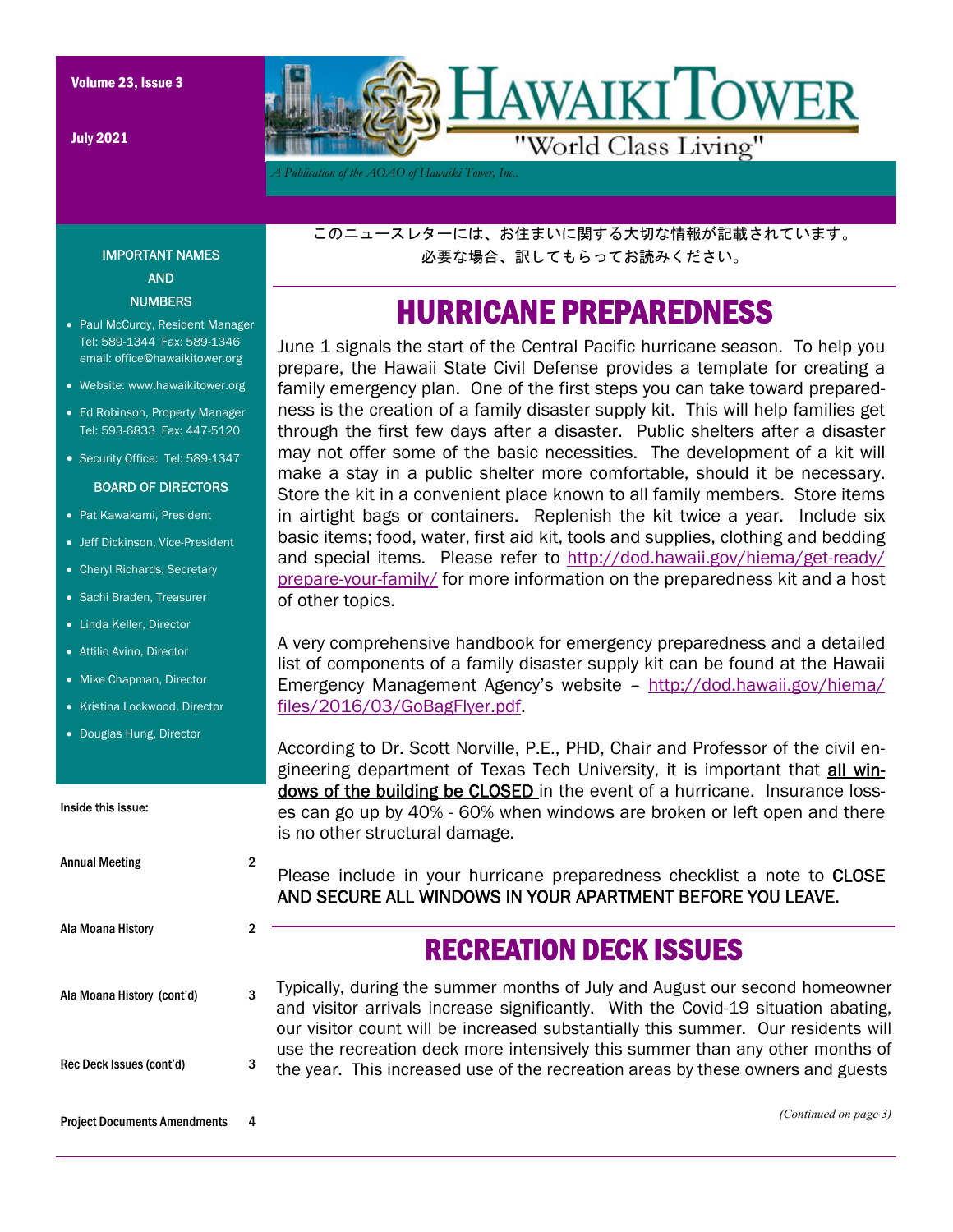The annual meeting of the AOAO of Hawaiki Tower, Inc. was scheduled to be held on March 30th at 6:00 pm in the level 3 lobby.

Due to the Corona Virus the meeting was postponed. The rescheduled annual meeting of Hawaiki Tower will be held on September 20th in the lobby of Hawaiki Tower. Check-in begins at 5:30pm and the meeting starts at 6:00pm.

At that meeting the membership will need to vote on candidates to fill seats on the Board of Directors. Nominees for the seats are Jeff Dickinson, Atillio Avino, Kristina Lockwood and Mike Chapman.

If you have not already done so, please submit your proxy regardless of whether you plan to attend or not. This insures the maximum representation of the owners at the meeting. You can find a proxy at the following link. https://www.hawaikitower.org/ forms-1

Social distancing practices are required at the meeting and all attendees shall wear face masks.

The Association thanks these four candidates for their willingness to contribute their time and expertise to help Hawaiki maintain and enhance its position in the Honolulu Community Association market.

### HISTORY OF ALA MOANA

Chant of Papa'ena'ena

In Waikīkī when the waves were running, the kāhuna (priests who were in charge of all rites pertaining to surfing) signaled to the people by flying a kite. An ancient chant tells of Papaʻenaʻena (the start of the surfing course which ended at Kālia): There at Kalahuewehe is the big surf created by Papaʻenaʻena. Arise, of ye surf of Kalahuewehe, arise! The kahuna of Papa'ena'ena flies his moon kite to proclaim the suitability of the sea for surfing. The eager lookout on yonder highland anx-

# HAWAIKI ANNUAL MEETING ALA MOANA HISTORY (cont'd)

iously scans the skies for this signal, and relays the good news by runners; farmers, woodsmen, bird catchers all, leave their tasks and fetching their surf boards furry to the beach at Waikīkī. Soon the sea is filled with natives sporting in the billowy surf; trick riding, zigging and zagging, amidst the foam shouting words of defiance against the angry surf' to topple the rider if it can.

Human Sacrifices in Waikīkī

Hawaiian authors in the nineteenth and twentieth centuries have emphasized that victims for sacrifice were "criminals," "wrongdoers," or "individuals who had broken tabu, or rendered themselves obnoxious to the chiefs" (Kanahele 1986:116). Another major category of human sacrifice victims was the kauwā. Pukui and Elbert (1986:128) translate kauwāas "Untouchable, outcast, pariah: a caste which lived apart and was drawn on for sacrificial victims." An account of sacrificial drowning of kauwāat Waikīkī appeared in the Hawaiian language newspaper Ka Loea Kālai'āina: When the ruling chief wished to go to Waikīkī for sea bathing he asked the chief just below him in rank, 'How are my planting places at Pu'u Ku'ua, [a place in the Wai'anae Range famous as a kauwā residence and place of mixed caste], have they not produced young suckers?' The chief next to him answered, 'There are some suckers,' and sent someone for them. When the men, women and children least expected it, the messenger came to get some of the children. The father stood up and took his sons to Waikīkī. Then, when the ruling chief went sea bathing, he sent an attendant to get the boys and take them to a shallow place where the ruling chief would come. Then the ruler placed a hand on each of the boys, holding them by the necks. The words he uttered were, 'My height has not been reached! My height has not been reached!' He advanced and held onto the boys until the sea was up to his chest. The boys floated on the water face down.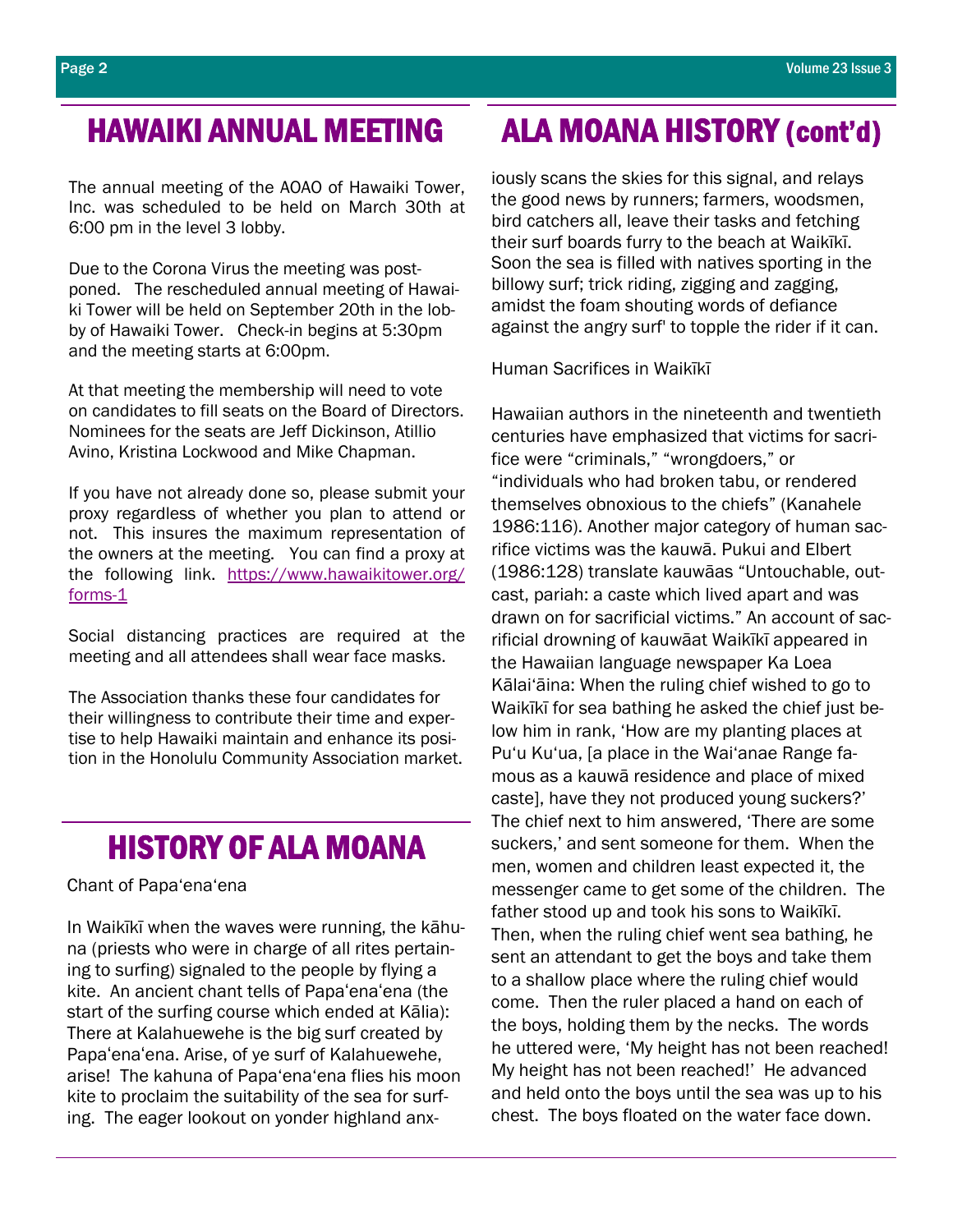# ALA MOANA HISTORY (cont'd)

*(Continued from page 2)* 

The father on shore called out, 'Lie still in the sea of your Lord,' and so on. The Sea of Waikīkī is said to have been used to kill men in and the other place is Kualoa. [Ka Loea Kālai'āina newspaper, 8 July 1899, translation in Sterling and Summers 1978:33] No specific location at Waikīkī is indicated as the sacrificial site. Numerous accounts of human sacrifice (or near sacrifice) at Waikīkī have a mythopoeic quality for which the historical basis is uncertain.

This ends the running article on the history of Ala Moana and Waikiki.

# RECREATION DECK ISSUES (cont'd)

negatively impacts the occupants and neighbors living near and above the recreation area.

The primary cause of the problems is the adults who allow their unsupervised children to engage in boisterous and inappropriate behavior for a residential project.

Allowing children to scream and squeal while running and jumping into the pool and back and forth from the pool and spa pool is a violation of the House Rules and clearly disrespectful to others who may be in the pool or spa pool, on the deck relaxing or in their apartment. Infants and toddlers should not use the spa pool at all. The high temperature has been proven to be unhealthy for these small children as well as pregnant women and persons with a history of high blood pressure or respiratory illness.

Large floating toys or toys being thrown from person to person in the pool are inappropriate for the pool. A flotation device that aids in swimming while exercising is appropriate.



The swimming pool and other recreation facilities are not a place to "run wild" and "let the steam out". Parents whose children need to exhibit that type of behavior should take their children to the park or beach across the street.

The tennis court is for playing tennis and not a general purpose playground for other activities. The Project Documents specifically state the common elements are to be used only for the purpose they were designed for. The tennis court lights are to be turned on only when playing tennis. The lights are not to be used to provide background lighting so other games can be played on the tennis court surface.

Occupants who disregard the rules or the instruction and requests of staff can expect to receive administrative follow up in an effort to correct the inappropriate behavior. Management certainly hopes this won't be necessary and that all occupants will comply with the spirit and letter of the Rules.